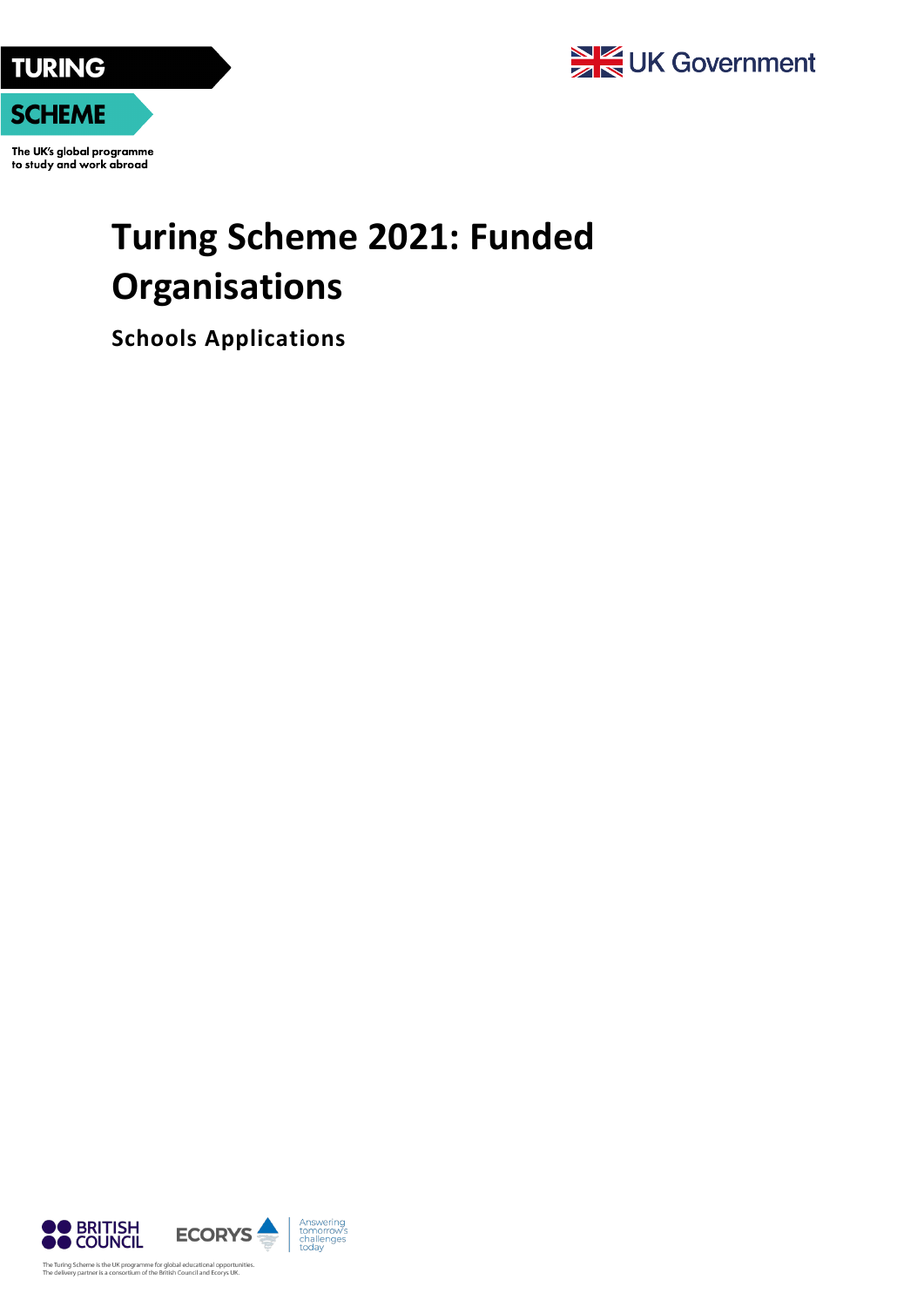| <b>Organisation name</b>                            | <b>Organisation</b><br>country | <b>Region</b>        | <b>Funding awarded</b> |
|-----------------------------------------------------|--------------------------------|----------------------|------------------------|
| Abbeygate Sixth Form College                        | England                        | East of England      | £209,651.00            |
| Academy at Shotton Hall                             | England                        | North East           | £39,740.00             |
| Ammatti.UK                                          | England                        | North West           | £65,250.00             |
| <b>Bellahouston Academy</b>                         | Scotland                       | Scotland             | £21,096.00             |
| <b>Bennett Memorial Diocesan School</b>             | England                        | South East           | £44,152.00             |
| <b>Benthal Primary School</b>                       | England                        | London               | £37,795.00             |
| Berrymede Junior School                             | England                        | London               | £45,202.00             |
| Bilborough Sixth Form College                       | England                        | <b>East Midlands</b> | £71,415.00             |
| <b>Birklands Primary School</b>                     | England                        | <b>East Midlands</b> | £48,744.00             |
| <b>Bishop Barrington School</b>                     | England                        | North East           | £35,980.00             |
| <b>Bohunt Education Trust</b>                       | England                        | South East           | £39,644.00             |
| Bourne End E-Act Academy                            | England                        | South East           | £31,836.00             |
| <b>Brannel School</b>                               | England                        | South West           | £16,810.00             |
| Bridgewater                                         | England                        | North East           | £59,044.00             |
| <b>Bruton School for Girls</b>                      | England                        | South West           | £173,089.00            |
| <b>Buckinghamshire University Technical College</b> | England                        | South East           | £101,848.00            |
| <b>Burnage Academy for Boys</b>                     | England                        | North West           | £20,750.00             |
| <b>Cardiff Council</b>                              | Wales                          | Wales                | £245,938.00            |
| <b>Chester International School</b>                 | England                        | North West           | £54,080.00             |
| Christian Fellowship School Trust                   | England                        | North West           | £22,410.00             |
| <b>Churchill Community College</b>                  | England                        | North East           | £43,056.00             |
| <b>Colham Manor Primary School</b>                  | England                        | London               | £31,919.00             |
| <b>Colton Hills Community School</b>                | England                        | <b>West Midlands</b> | £31,824.00             |
| Corfe Hills Academy Trust                           | England                        | South West           | £35,437.00             |
| Danesfield School                                   | England                        | South East           | £126,140.00            |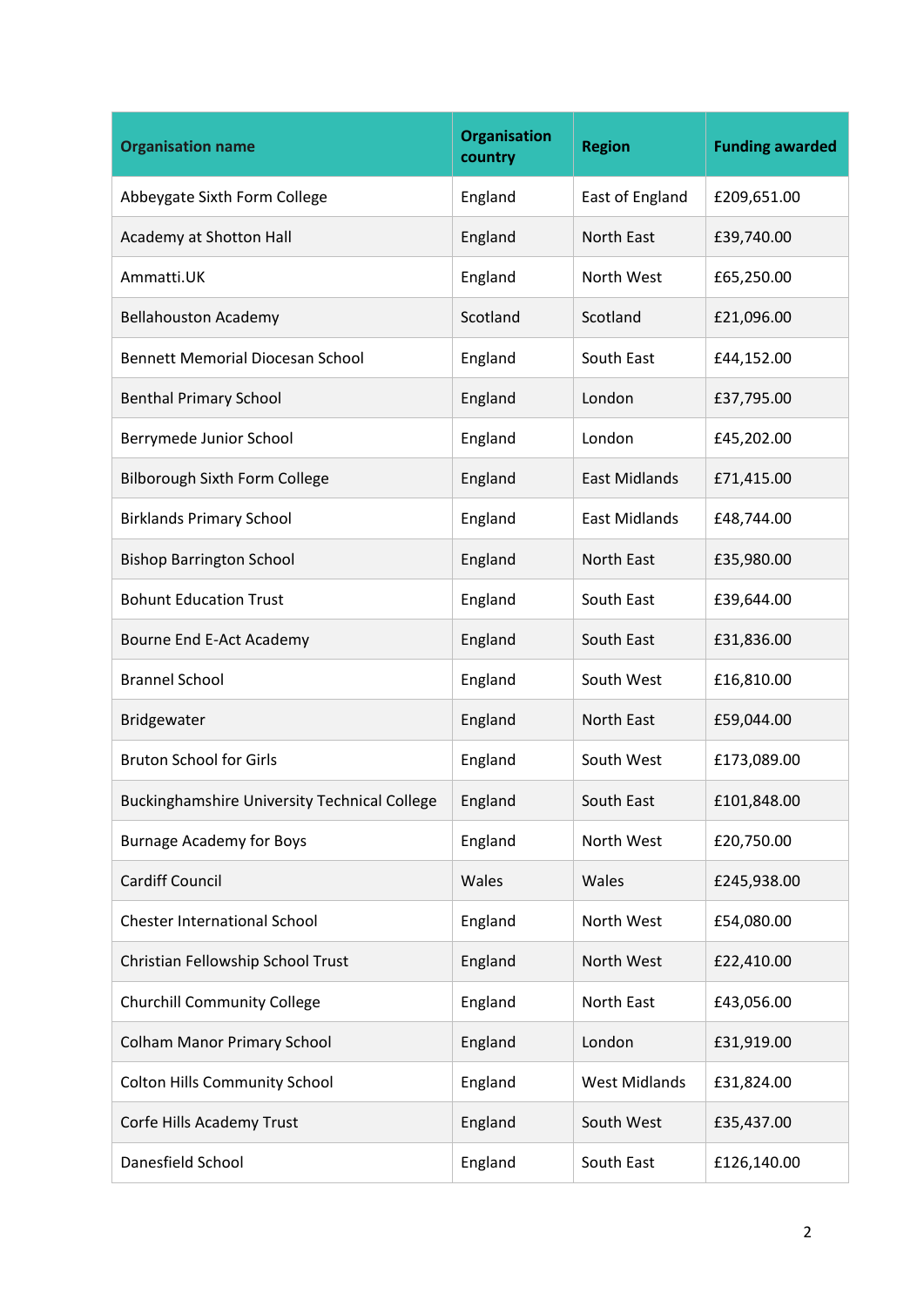| <b>Organisation name</b>                              | <b>Organisation</b><br>country | <b>Region</b>        | <b>Funding awarded</b> |
|-------------------------------------------------------|--------------------------------|----------------------|------------------------|
| Droitwich Spa High School and Sixth Form<br>Centre    | England                        | <b>West Midlands</b> | £15,900.00             |
| Durham Johnston Comprehensive School                  | England                        | North East           | £39,312.00             |
| <b>Escomb Primary School</b>                          | England                        | North East           | £12,904.00             |
| Ferryhill Business and Enterprise College             | England                        | North East           | £58,054.00             |
| Five Acres High School                                | England                        | London               | £33,200.00             |
| <b>Furness Academy</b>                                | England                        | North West           | £45,264.00             |
| <b>GFM Education</b>                                  | England                        | South East           | £33,430.00             |
| <b>Glasgow City Council</b>                           | Scotland                       | Scotland             | £40,618.00             |
| Gosforth Academy                                      | England                        | North East           | £64,776.00             |
| <b>Gosforth East Middle School</b>                    | England                        | North East           | £44,256.00             |
| Gower College Swansea                                 | Wales                          | Wales                | £55,352.00             |
| Hayesfield Mixed Sixth Form                           | England                        | South West           | £30,022.00             |
| Hayesfield School                                     | England                        | South West           | £34,969.00             |
| Hayesfield School                                     | England                        | South West           | £30,888.00             |
| Henry Fanshawe School                                 | England                        | <b>East Midlands</b> | £15,824.00             |
| <b>Hillview School for Girls</b>                      | England                        | South East           | £32,198.00             |
| Holy Name RC Primary School                           | England                        | North West           | £27,264.00             |
| Holy Trinity Church of England Aided Junior<br>School | England                        | South East           | £24,070.00             |
| Hove Park School                                      | England                        | South East           | £12,765.00             |
| Hugh Christie School                                  | England                        | South East           | £15,011.00             |
| Impington Village and International college           | England                        | East of England      | £1,078,982.00          |
| International Links (Global) Ltd                      | Wales                          | Wales                | £123,950.00            |
| Kaya Responsible Travel                               | England                        | North West           | £183,036.00            |
| Kenton School                                         | England                        | North East           | £65,500.00             |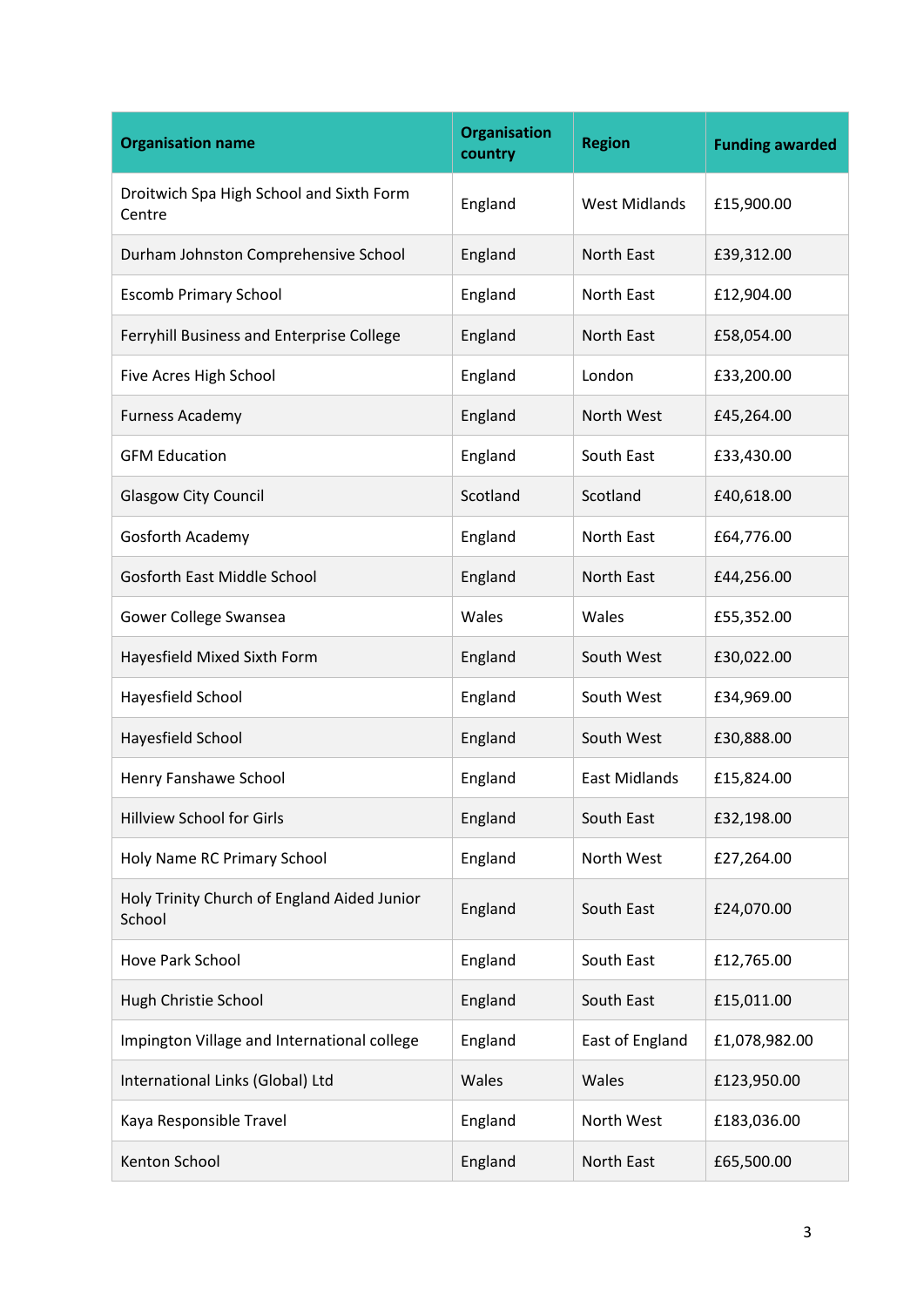| <b>Organisation name</b>                                                                                 | <b>Organisation</b><br>country | <b>Region</b>        | <b>Funding awarded</b> |
|----------------------------------------------------------------------------------------------------------|--------------------------------|----------------------|------------------------|
| Lanchester EP Primary School                                                                             | England                        | North East           | £36,015.00             |
| <b>LEO Academy Trust</b>                                                                                 | England                        | London               | £64,920.00             |
| Matrix Academy Trust                                                                                     | England                        | <b>West Midlands</b> | £65,288.00             |
| Matrix Academy Trust                                                                                     | England                        | <b>West Midlands</b> | £60,358.00             |
| Meadowhead School Academy Trust                                                                          | England                        | Yorkshire            | £42,640.00             |
| <b>Mellers Primary School</b>                                                                            | England                        | <b>East Midlands</b> | £60,350.00             |
| New Bridge School                                                                                        | England                        | North West           | £89,513.00             |
| New River Trust (Alexandra Park School)                                                                  | England                        | London               | £64,932.00             |
| Oaklands School                                                                                          | England                        | London               | £29,736.00             |
| <b>Oldershaw Academy</b>                                                                                 | England                        | North West           | £22,219.00             |
| Ormiston Ilkeston Enterprise Academy                                                                     | England                        | <b>East Midlands</b> | £31,836.00             |
| Our Lady's Catholic College, Lancaster                                                                   | England                        | North West           | £47,240.00             |
| Paxman Academy                                                                                           | England                        | East of England      | £32,540.00             |
| Pele Trust                                                                                               | England                        | North East           | £164,117.00            |
| Petroc                                                                                                   | England                        | South West           | £17,184.00             |
| Raeburn Primary School                                                                                   | England                        | North West           | £81,000.00             |
| Ranelagh Primary School                                                                                  | England                        | London               | £13,220.00             |
| Richard Alibon Primary School                                                                            | England                        | London               | £39,296.80             |
| Rosa Street Primary School                                                                               | England                        | North East           | £69,128.00             |
| Roseberry Primary and Nursery School                                                                     | England                        | North East           | £23,309.00             |
| Sacred Heart RC Primary School                                                                           | England                        | North East           | £33,694.00             |
| Salusbury Primary School                                                                                 | England                        | London               | £26,013.00             |
| Sandringham Primary School                                                                               | England                        | London               | £26,600.00             |
| Scotland's National Centre for Languages<br>(SCILT)/Confucius Institute for Scotland's<br>Schools (CISS) | Scotland                       | Scotland             | £285,709.00            |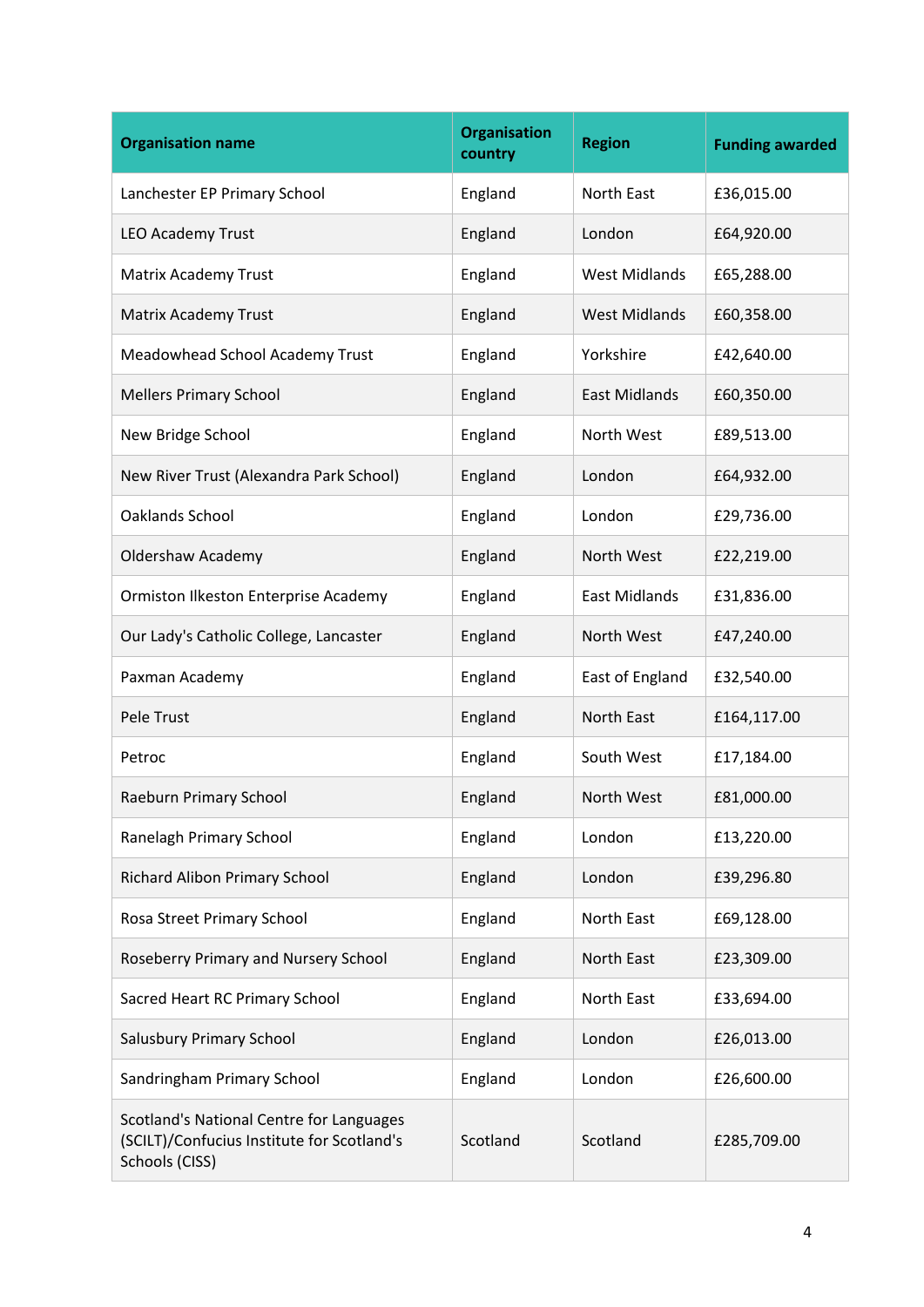| <b>Organisation name</b>                      | <b>Organisation</b><br>country | <b>Region</b>   | <b>Funding awarded</b> |
|-----------------------------------------------|--------------------------------|-----------------|------------------------|
| Sharples School                               | England                        | North West      | £85,722.00             |
| Shotley Bridge Primary School                 | England                        | North East      | £37,275.00             |
| Skinners Academy                              | England                        | London          | £38,896.00             |
| St Bede's and St Joseph's Catholic College    | England                        | Yorkshire       | £56,268.00             |
| St Bede's Catholic School and Sixth Form      | England                        | North East      | £70,144.00             |
| St John Plessington Catholic College          | England                        | North West      | £64,000.00             |
| St John's Primary School                      | England                        | North East      | £38,280.00             |
| St Joseph's College Delasalle                 | England                        | London          | £260,302.00            |
| St Martin-in-the-Fields High School for Girls | England                        | London          | £25,850.00             |
| St Mary's CE Primary                          | England                        | London          | £39,613.80             |
| St Michael's CE Primary School                | England                        | North East      | £34,082.00             |
| St Nicholas CE Primary                        | England                        | North West      | £28,220.00             |
| St. Anne's Catholic School                    | England                        | South East      | £28,620.00             |
| St. John's School & Sixth Form College        | England                        | North East      | £82,912.00             |
| St. Mary Magdalene Academy                    | England                        | London          | £15,284.00             |
| St. Paul's C of E Primary School              | England                        | North East      | £40,253.00             |
| <b>Stepney All Saints School</b>              | England                        | London          | £13,209.00             |
| Stevenage ESC                                 | England                        | East of England | £8,360.00              |
| Stroud High School                            | England                        | South West      | £117,500.00            |
| SV Academy                                    | England                        | London          | £30,174.00             |
| Tanfield Lea Community Primary School         | England                        | North East      | £26,465.00             |
| The Archbishop Lanfranc Academy               | England                        | London          | £31,856.00             |
| The Cherwell School                           | England                        | South East      | £85,688.00             |
| The CREST Academy                             | England                        | London          | £32,036.00             |
| The Folkestone School for Girls               | England                        | South East      | £195,508.00            |